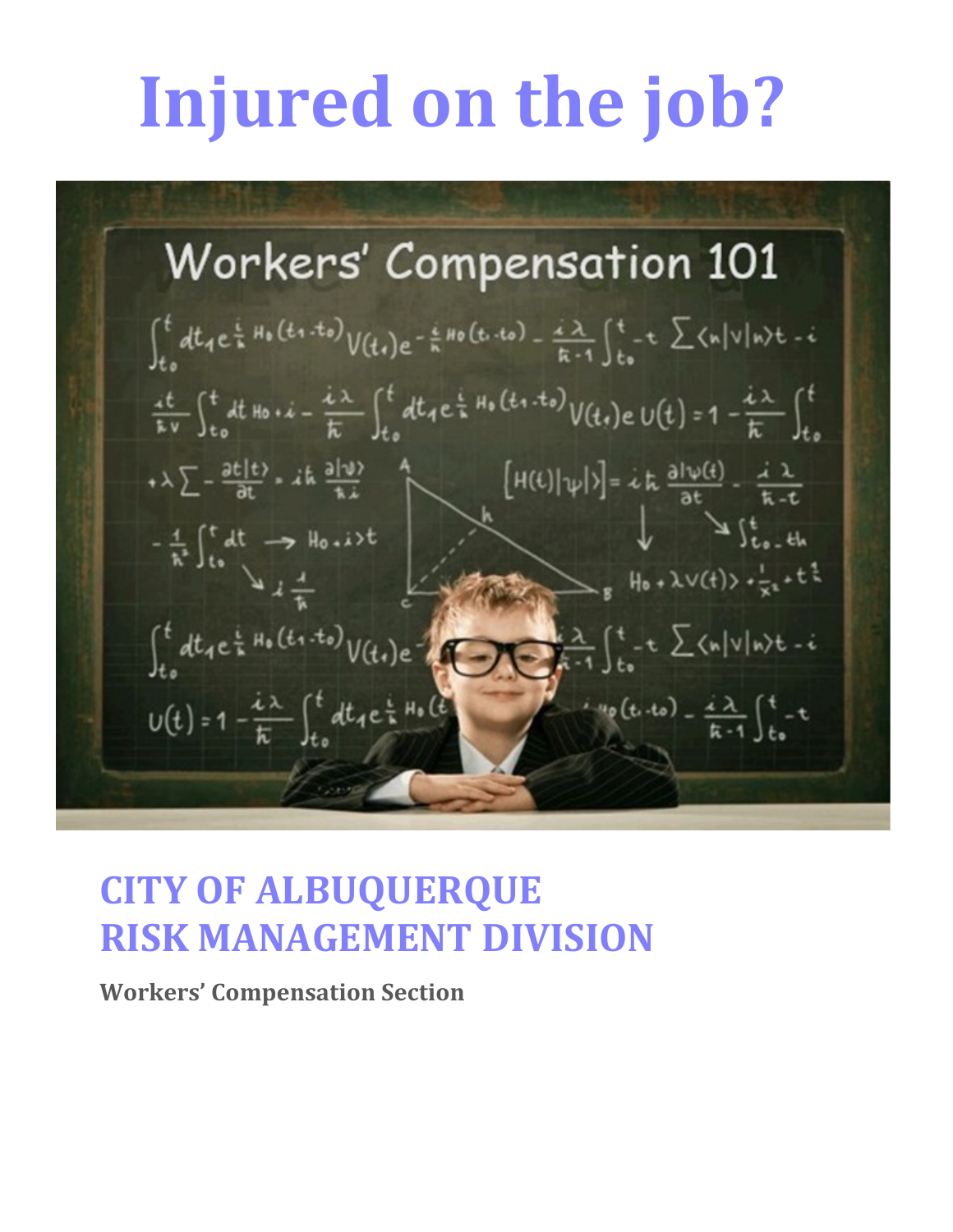# **Table of Contents**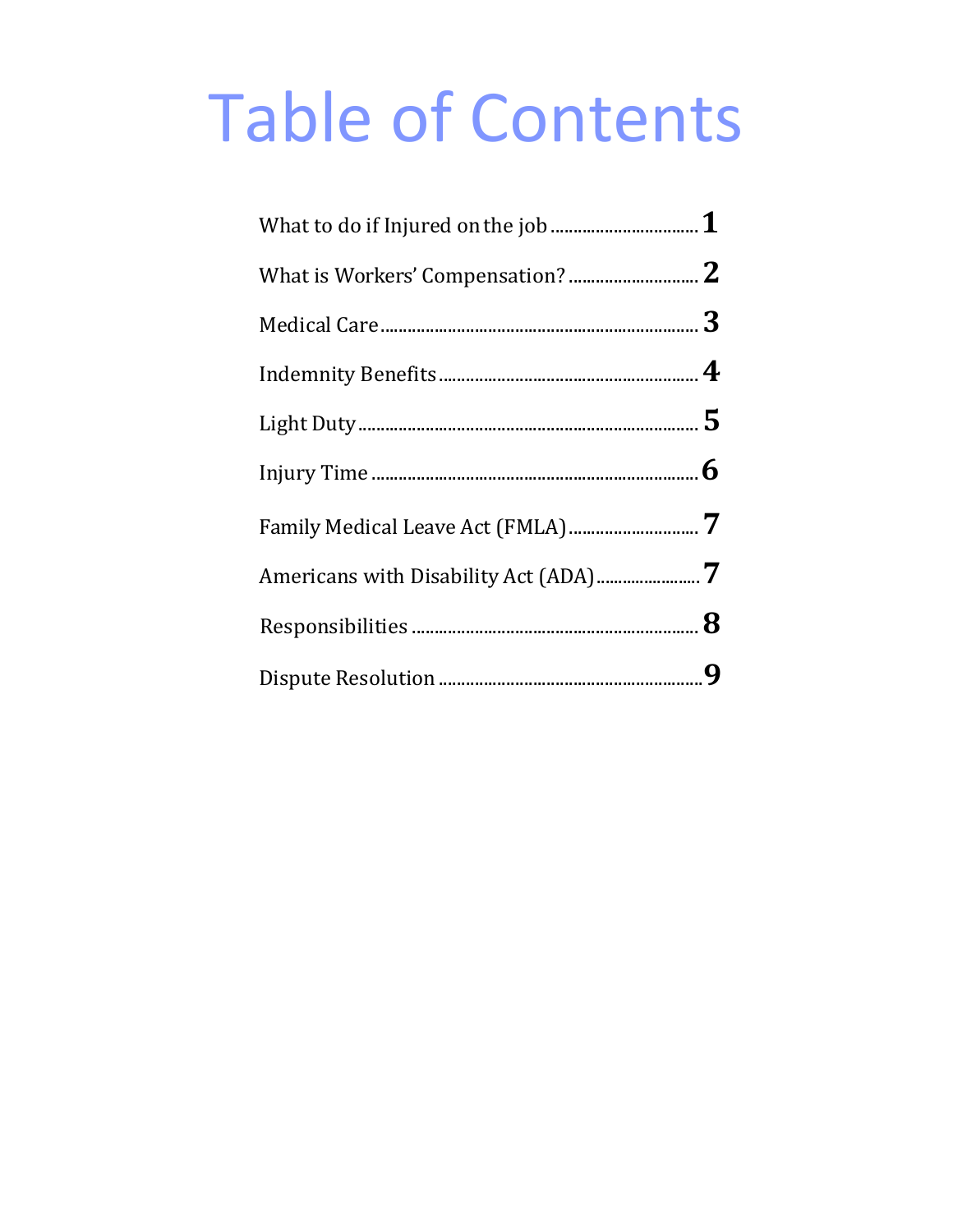# **What to do if Injured on the Job**

<span id="page-2-0"></span>**If an injury is serious or life-threatening, call 911 immediately. After the medical condition has been stabilized, follow this reporting process:**

## **Report Your Injury**



 $\geq$  All accidents with injuries will be reported regardless how minor.

 $\triangleright$  The Supervisor and injured employee immediately call Medcor at **1-800-775-5866** to file notice of accident and obtain medical care instructions.

 $\triangleright$  If no supervisor is available, the injured employee will call Medcor for medical care instructions.

 $\triangleright$  Medcor will give the supervisor/ injured employee instructions on where to get medical treatment.

 $\triangleright$  If the injured employee is instructed by Medcor to be treated at the emergency room, the employee will be required to report to the City Employee Health Center the following business day for continuum of care. No appointment is needed.

 $\triangleright$  If self-care is recommended and the injury does not resolve, the injured employee shall call Medcor for additional medical care instructions.

## **What to Expect After a Work-Related Injury**

At completion of the initial call to Medcor, Risk Management will receive notice of the accident and a licensed Workers' Compensation Adjuster will be assigned to the claim. The Adjuster will contact the injured employee and department to verify incident details, document injuries and obtain medical records to determine compensability of the claim. The Adjuster will explain and pay any benefits due. The Adjuster will be the primary contact for any concerns or questions the injured employee/ department may have.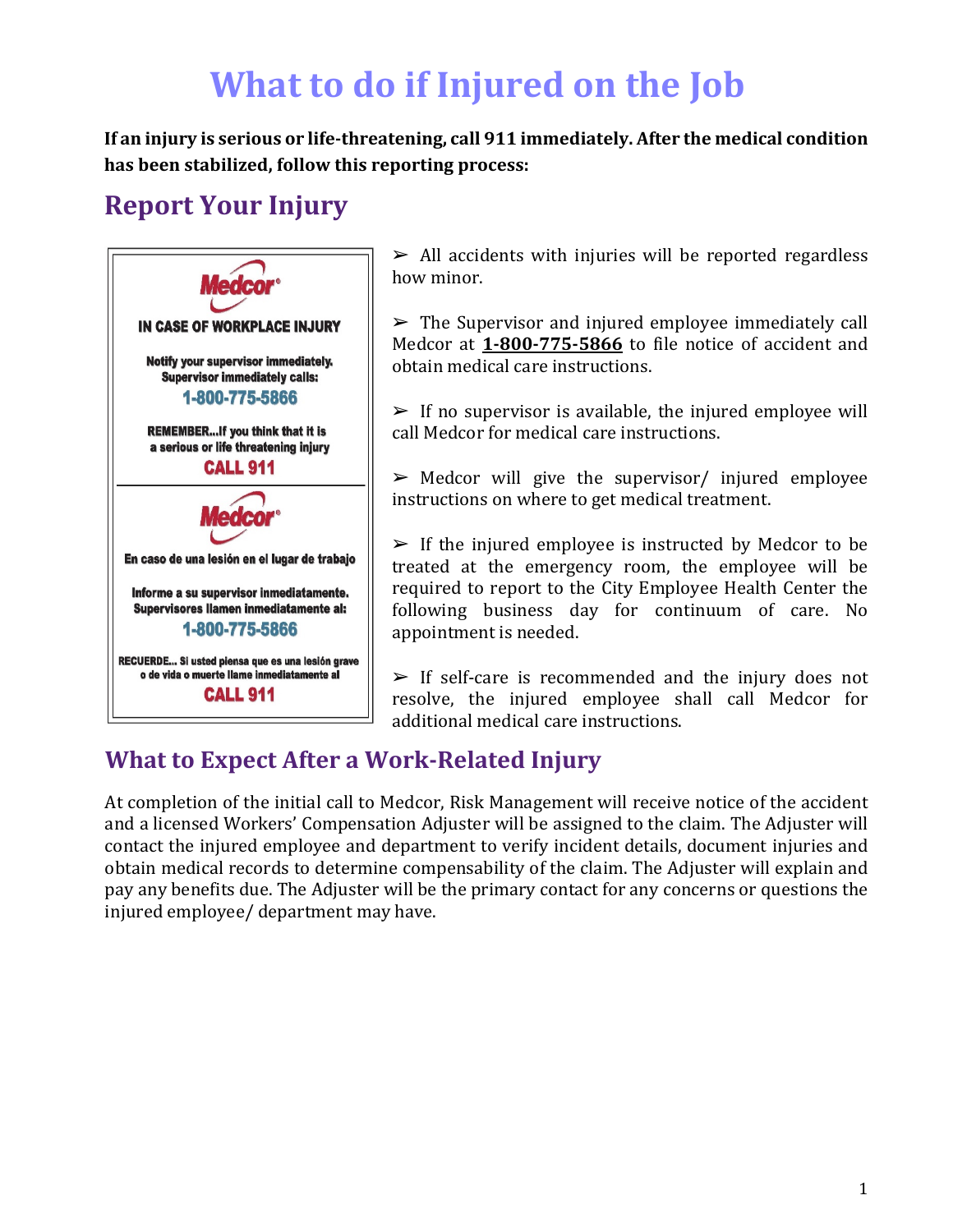# **What is Workers' Compensation?**

<span id="page-3-0"></span>Workers' Compensation is a system of insurance that protects employees and employers from some of the losses caused by on the job accidents and job-related illnesses. This "no fault" system provides quick benefits without any dispute over who or what caused the accident. It is enforced by the New Mexico Workers' Compensation Administration (WCA). Employers with three or more full or part-time employees are required to have this insurance. Workers' Compensation coverage begins on the first day of employment.

### **What Makes a Claim Compensable (Payable)?**

Generally, claims for injuries or illnesses sustained during the course and scope of employment are deemed compensable. The injury or illness needs to be a natural and direct result of the accident.

## **Workers' Compensation Provides Employees With:**

 $\rightarrow$ Quick and efficient delivery of disability indemnity benefits when applicable.

➢Payment for medical care resulting from a work-related injury or illness.



"OK, you've had a great fall, but we'll have you back on that wall in no time."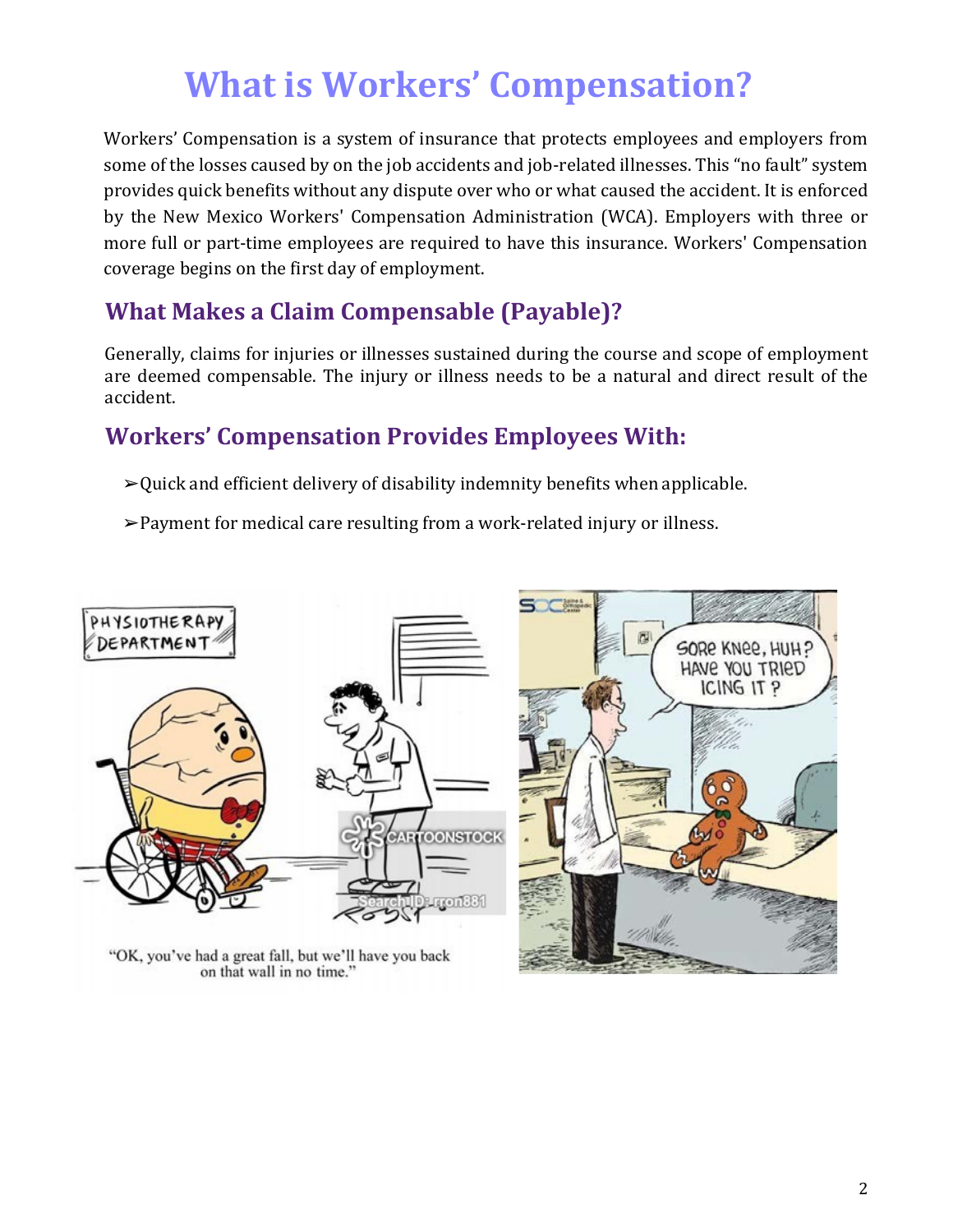# **Workers' Compensation Benefits**

## <span id="page-4-0"></span>**Medical Care**

Reasonable and necessary medical expenses related to the work injury will be paid directly to the provider, unless the care was provided by an unauthorized physician.

## **Selection of Health Care Provider (HCP)**

Pursuant to 52-1-49 NMSA 1978 of the Workers' Compensation Act, the employer shall initially either select the HCP for the injured employee or permit the injured employee to make the selection.

In most cases, the City elects to make the initial selection of HCP; and directs injured employees to the City Employee Health Center (EHC) located at 400 Marquette NW, City Hall Building, Room B06.

The party who did not make the initial selection may elect to change HCP after **sixty days** from initial treatment. The party seeking such a change shall file a "Notice of Change of Health Care Provider" with the other party at least **ten days** before treatment from that HCP begins.

## **Medical Referrals**

The HCP may refer the injured employee throughout the course of medical treatment to other doctors in different specialty areas. Referrals and care from an authorized HCP will be paid through the workers' compensation claim as long as treatment is reasonable and necessary.

## **Maximum Medical Improvement (MMI)**

MMI is the date after which further recovery from or lasting improvement to an injury can no longer be reasonably anticipated based upon reasonable medical probability as determined by a health care provider.

#### **NOTE: Employees are encouraged to discuss any concerns regarding medical treatment with the assigned claims adjuster.**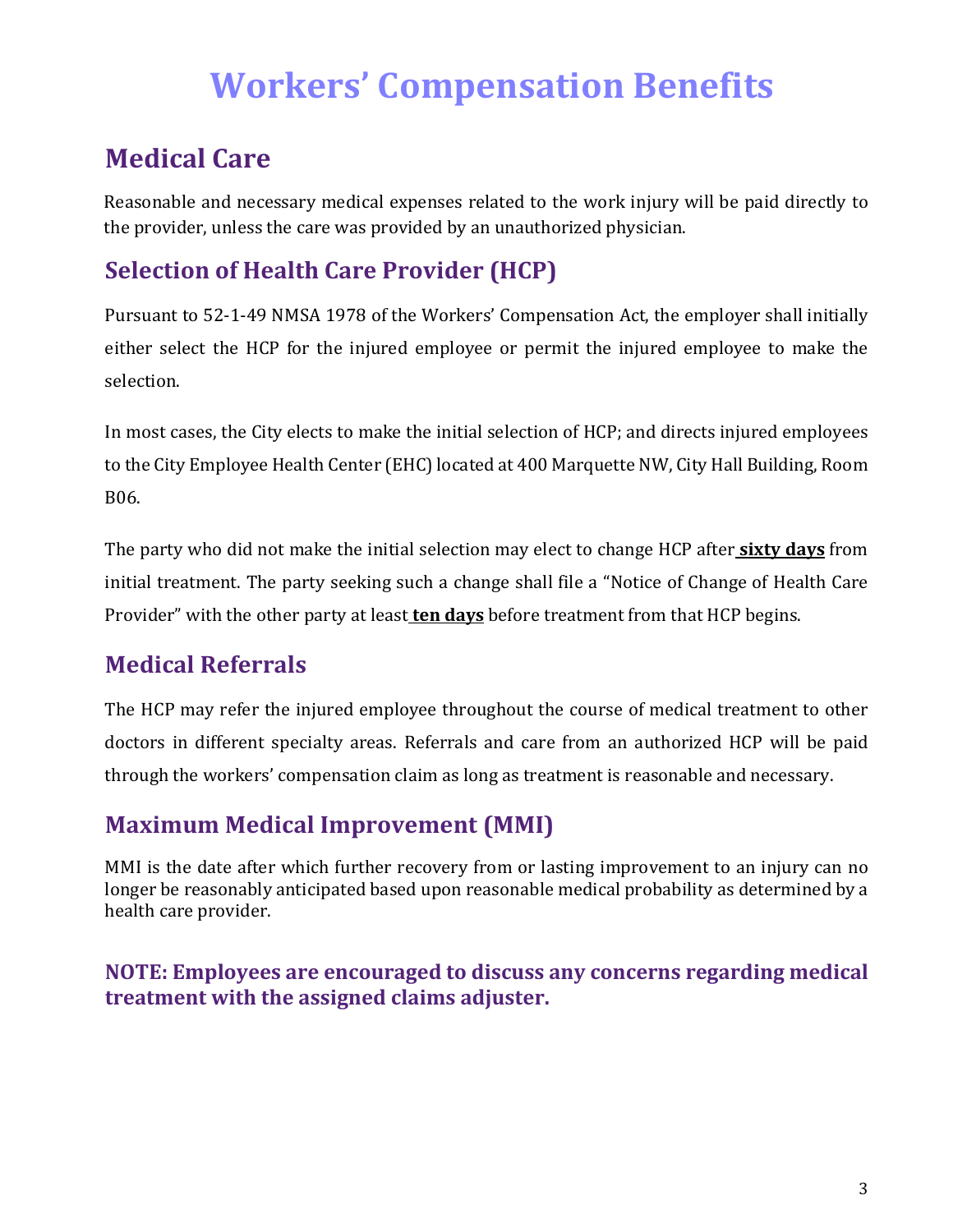## <span id="page-5-0"></span>**Indemnity Benefits**

Indemnity benefits are monetary compensation for lost wages. Indemnity benefits replace wages while the injured employee is not able to work because of the work-related injury or illness.

## **Disability Benefits Due to Employees**

- $\triangleright$  The first seven calendar days of lost time is considered a waiting period by the New Mexico Workers' Compensation Act. The waiting period is paid if there is a total of twenty-eight days of lost wages as the result of a provider excusing or restricting the employee from work.
- $\triangleright$  Temporary Total Disability (TTD): If the employee is unable to work, TTD is paid after the 7-day waiting period.
- ➢ Temporary Partial Disability (TPD): Paid to employee when employee has not yet reached maximum medical improvement (MMI); has returned to work, but not earning pre-injury wage.
- ➢ Permanent Partial Disability (PPD): Paid to employee when employee is at MMI and there is an impairment.

## **Pre-injury Average Weekly Wage (AWW)**

- $\triangleright$  AWW is calculated from the average of the last twenty-six weeks of gross wages earned from the employer at the time of the injury.
- $\triangleright$  Includes overtime pay, shift differentials, and longevity, but excludes all fringe and other employment benefits and bonuses.
- $\triangleright$  If an employee worked less than twenty-six weeks prior to the injury, the average will be for whatever period was worked.
- $\triangleright$  If an employee is injured before completing the first pay period, the average will be determined by the contracted weekly wage.

#### **Compensation**

- ➢ TTD benefits are paid at the full compensation rate, which is two-thirds of the employee's AWW, not to exceed the State's annual maximum compensation rate.
- $\triangleright$  TPD benefits equal to two-thirds of the difference between the employee's pre-injury wage and post-injury wage, not to exceed TTD rate.
- $\triangleright$  PPD benefits are paid once an employee has reached MMI. Benefits are based on the employee's impairment rating and other factors, and compensation depends on the nature of the injury and the body part(s) affected.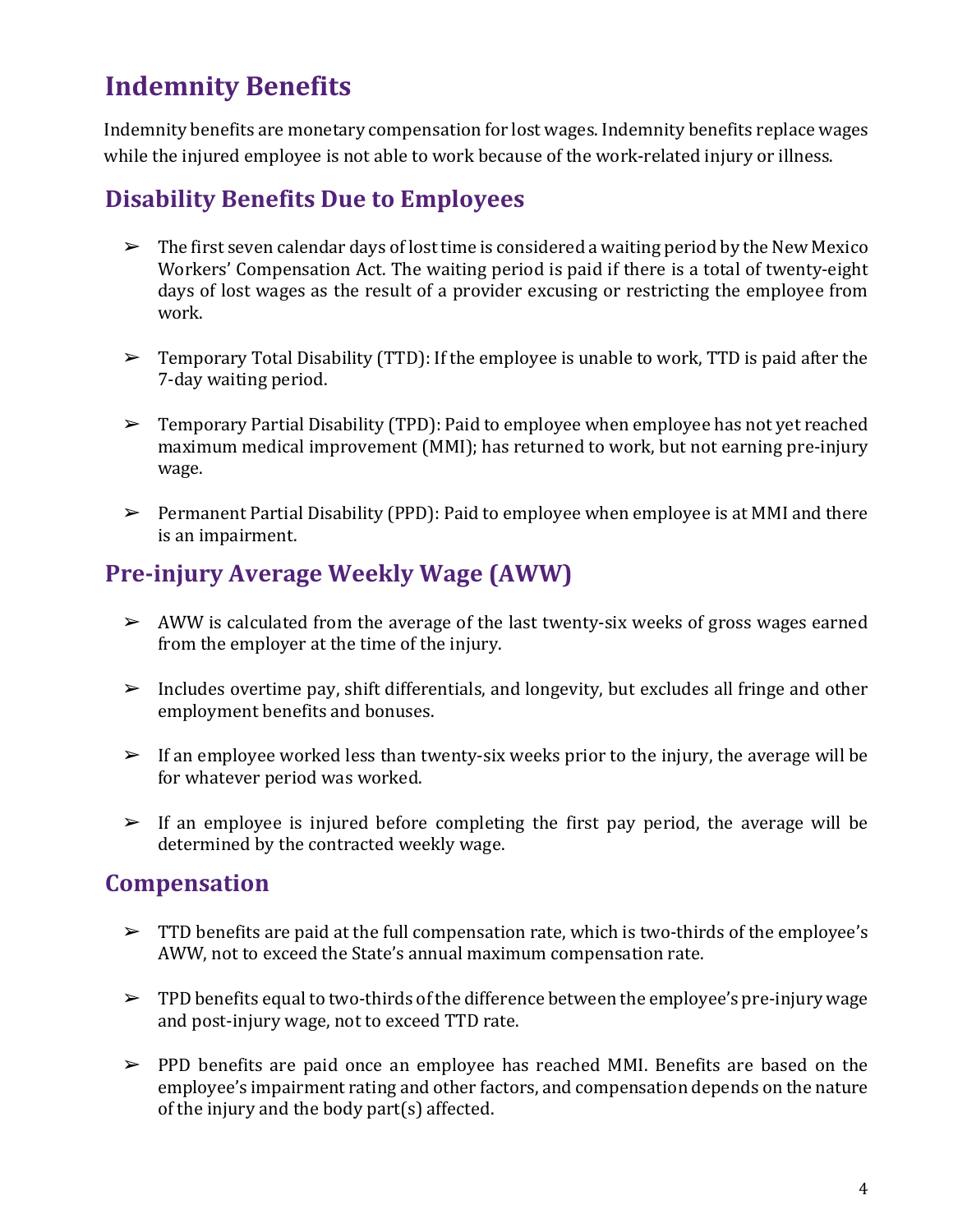# **Light Duty**

<span id="page-6-0"></span>The City of Albuquerque Administrative Instruction No. 7-17 provides employees injured on the job a return to work program, allowing the employee to continue to earn PERA and accrue vacation and sick leave. Participation in the program is required by all employees returning from a work-related injury or illness. If an appropriate assignment is unavailable in the employee's department temporary reassignment to another department may be considered.



*I hurt my back last week, so I've been put on "Light Duty" for a couple of weeks and the great thing is I'm not missing out on my benefits! I'm still earning PERA credits and accruing vacation and sick leave!*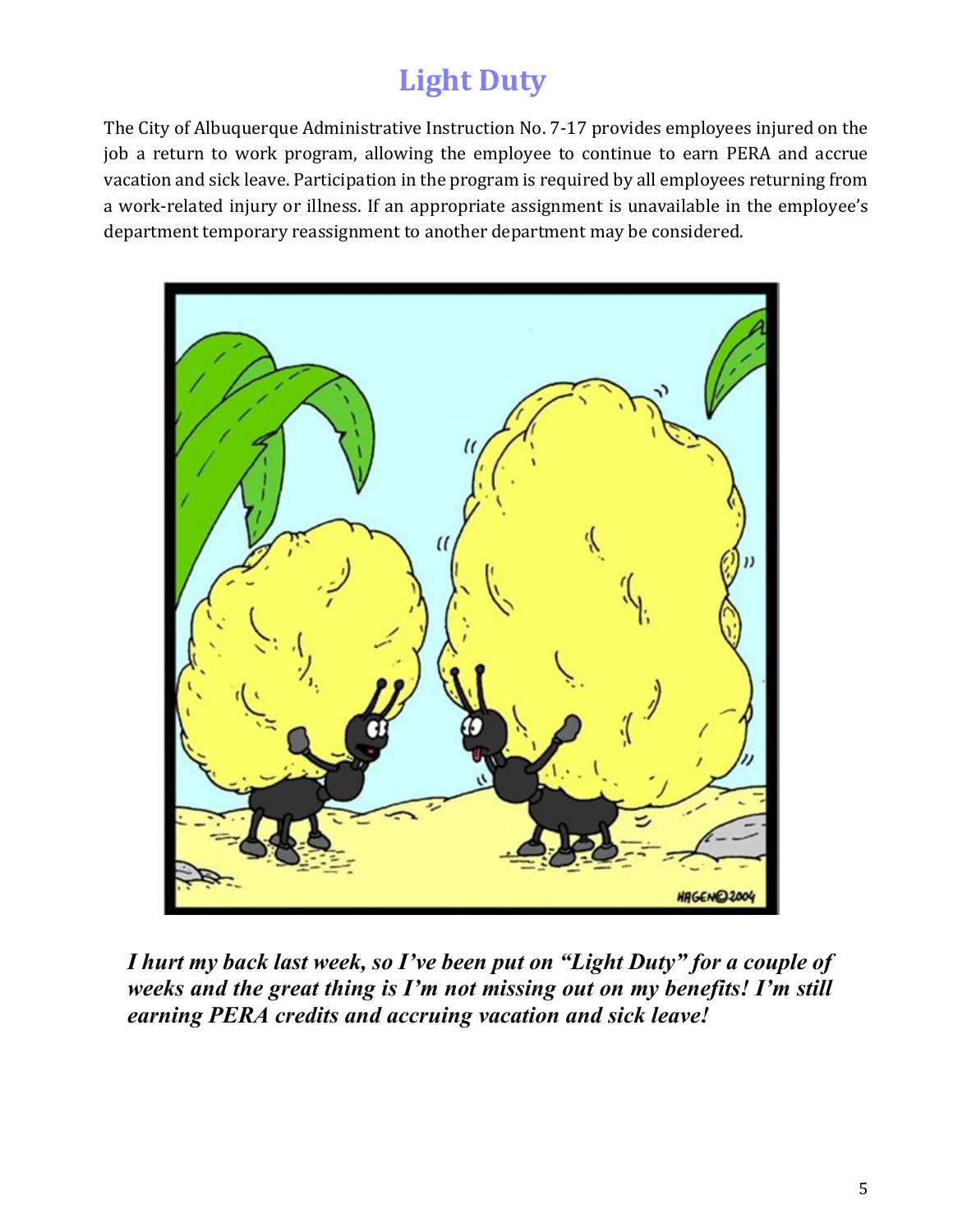# **City of Albuquerque Benefit-Injury Time**

Injury Time is mandated by the City of Albuquerque Merit System §3-1-15 Injuries in Performance of Duty and administered in accordance with the City of Albuquerque Personnel Rules and Regulations Section 401.10 Injury Time and Administrative Instruction 7-2.

## **Eligibility**

- $\triangleright$  Employee must have a compensable workers' comp injury or illness.
- $\triangleright$  Applies to all full-time regular employees; excludes Police and Fire cadets, seasonal, student or part-time working less than 20 hours per workweek.
- $\triangleright$  Coverage begins on the first day of employment.
- $\triangleright$  Benefits are allowed up to and including 960 hours for the standard 40-hour workweek or 1344 hours for a 56-hour workweek.
	- ♦ Multiple injuries from the same accident are subject to a maximum of 960 hours.
	- ♦ Initial and subsequent injuries to the same body part of function will be subject to a maximum of 960 hours regardless of the number of subsequent events.
- $\triangleright$  Injury Time is only paid when an EHC provider certifies an employee is unable to work or needs work restrictions.

#### **What is the Benefit?**

- ➢ A supplement payment to Workers' Compensation (WC) benefits to get the employees to their base wages of 40 hours/week or 56-hour workweek.
	- ♦ *Example: \$20/hr X 40 hrs/wk = \$800.00. Workers' comp benefit is paid at 66 2/3 % of an employee's average weekly wage. The employee receives a WC check in the amount of \$533.33 from the Risk Fund and the difference (\$266.67) from Payroll.*
- $\triangleright$  Allows recovery through temporary restricted or light duty assignment.
- $\triangleright$  Is an addition to sick leave, workers' compensation benefits, and better than the unpaid 12-week job protection granted under FMLA.

#### **Important to Know**

- $\triangleright$  If excused from work by the EHC provider, the WC 7-Day Waiting Period is waived and Injury Time is paid from the first day of lost wages.
- $\triangleright$  Injury Time is paid when participating in a Light Duty temporary assignment.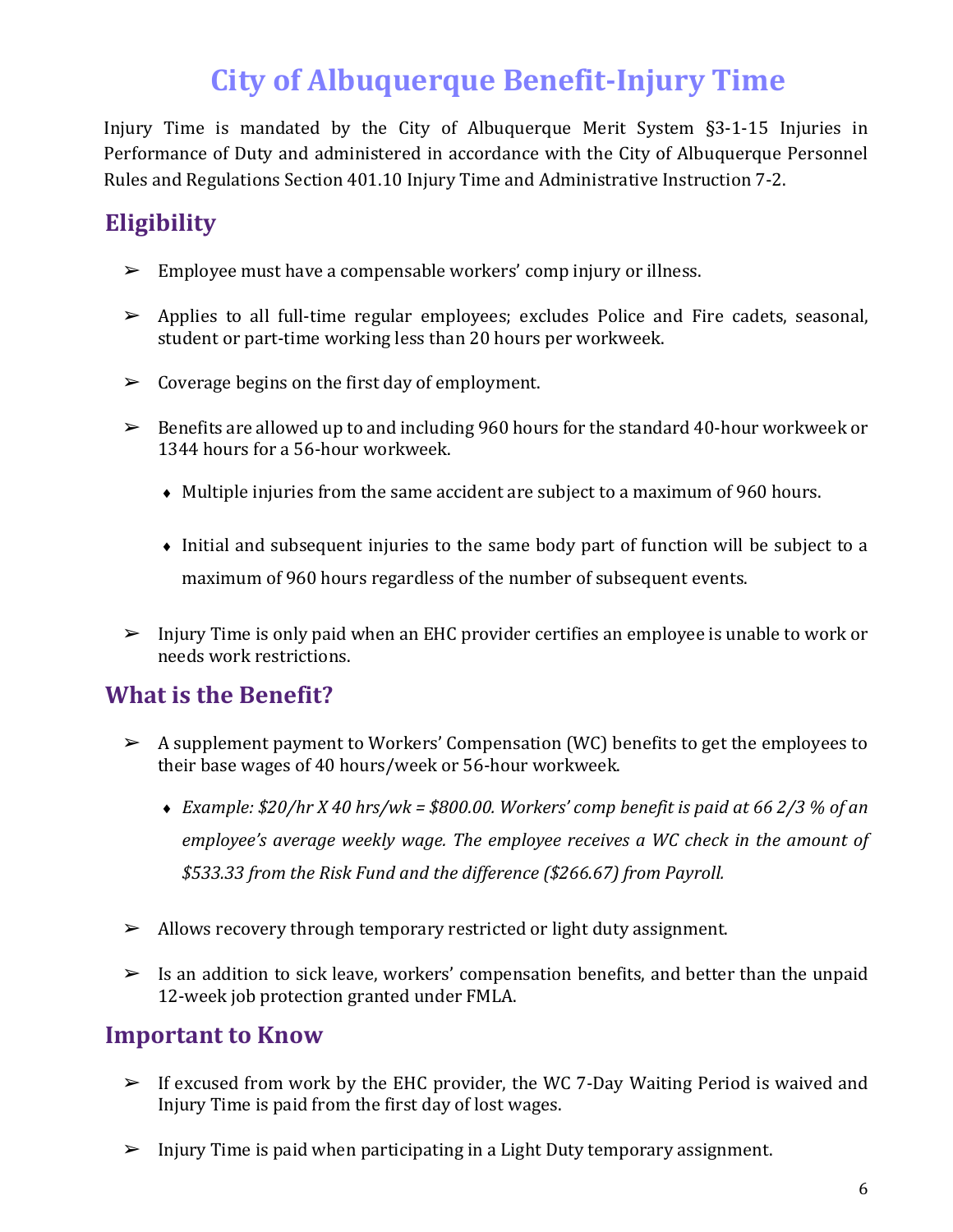- $\triangleright$  Up to 480 hours of Injury Time may be charged to FMLA (if applicable) for excused time away from work; or in attendance of medical appointments related to work injury.
- $\triangleright$  Body parts are categorized by body function. For example: Fingers are part of the hand function and limited to the maximum of 960 hours to the hand and not a separate 960 hours for each finger.
- $\triangleright$  Upon exhaustion of Injury Time, the employee will be sent home, sick leave may then be used (if available) and charged on the basis of the number hours of the approved work schedule not to exceed 40 hours in a workweek.
- $\triangleright$  Risk Management verifies and approves Injury Time.

## **Injury Time Pay Codes**

- ➢ **FMLA Injury Pay (IFM)** When an employee who has been injured on the job is placed off of work by an authorized HCP and is qualified for FMLA hours.
- ➢ **Injury Pay (ID)** When an employee has been injured on the job, off of work and the injury time is not reportable as IFM (employee either does not qualify or has already exhausted their FMLA time). Not to be used if the employee is working light duty.
- ➢ **Injury Pay Light Duty (ILD)** When an employee has been temporarily assigned to a light duty assignment as a result of sustaining a compensable work injury.
- ➢ **Sick Leave Injury (SKI)** When an employee who has exhausted 960 hours of injury time and is still working, but continues to have periodic medical appointments as the result of a work-related injury.

#### **When employees are injured, disabled, or become ill on the job, the employee may be entitled to medical and/ or disability related benefits under two federal laws in addition to Injury Time and Workers' Compensation benefits.**

**Family Medical Leave Act- (FMLA)** covered employees are eligible to take leave if they have worked at least 12 months and 1,250 hours over the 12 months immediately prior to the leave. Eligible employees can take up to 12 weeks of unpaid job-protected leave for treatment of or recovery from serious health conditions.

**Americans with Disabilities Act –(ADA)** protects employees with disabilities who are qualified for the job. An individual with a disability is defined as a person who: (1) has a physical or mental impairment that substantially limits one or more major life activities (permanent restrictions); (2) has a record of such an impairment; or (3) is regarded as having such an impairment. Employees with permanent restrictions from their work-related injury will be referred to Human Resources.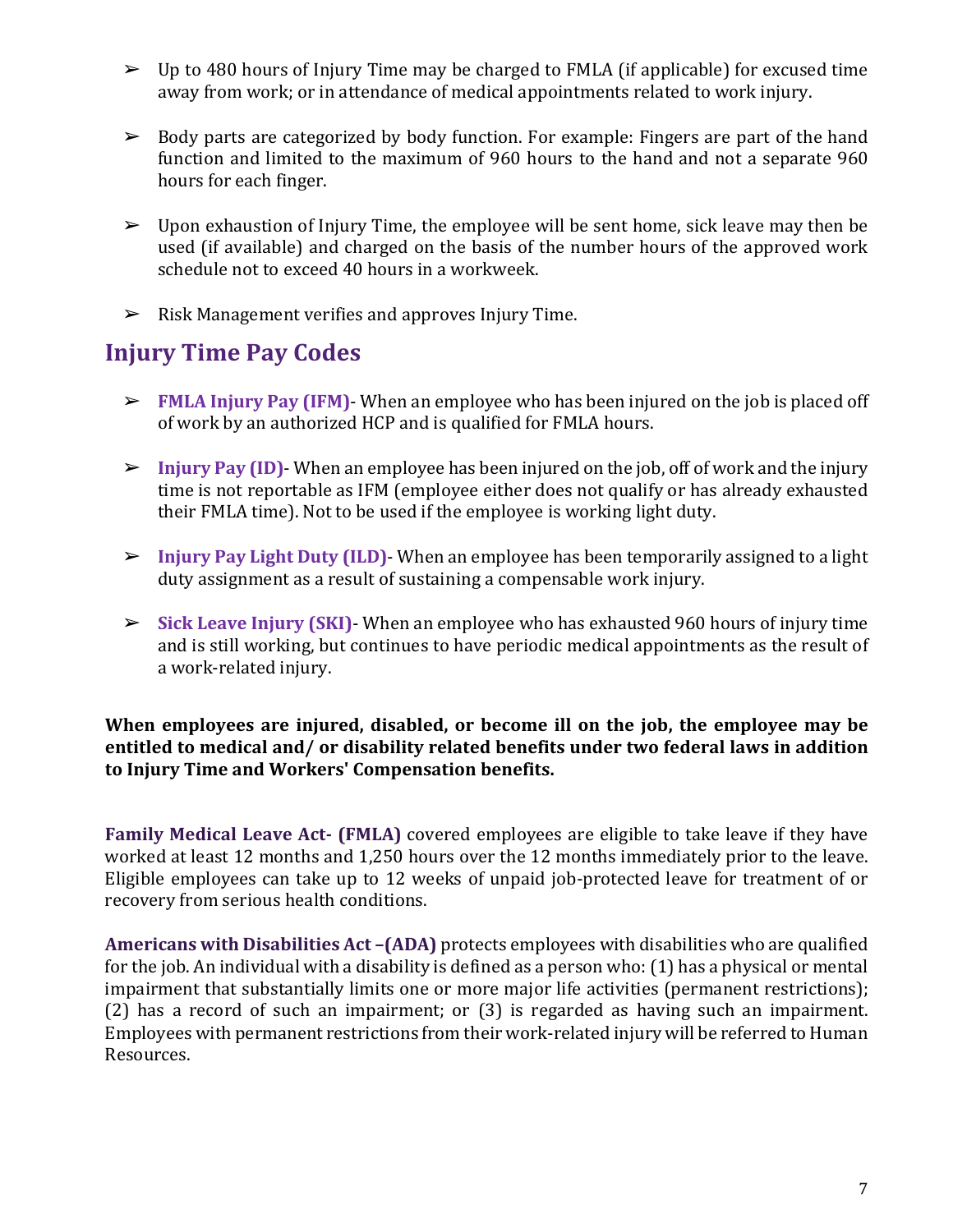## **Responsibilities**

<span id="page-9-0"></span>The City of Albuquerque Workers' Compensation Program adjusters and manager are here to help and guide employees who are injured or become ill on the job. This is done by making timely decisions on claims, providing prompt payment of benefits and striving for the best treatment and recovery for our employees. Open lines of communication with adjusters will help resolve any issues or concerns that may come up during the course of a claim. We are committed to providing excellent service to all City of Albuquerque employees.

## **Adjuster Responsibilities**

- $\triangleright$  Timely authorize medical treatment to expedite delivery of care.
- $\triangleright$  Inform employees of their benefits throughout the life of the claim.
- $\triangleright$  Be responsive to injured employee's inquiries.
- $\triangleright$  Be transparent, courteous and respectful.
- $\triangleright$  Act with honesty and integrity.
- $\geq$  Lead by example by offering solutions and following through.
- $\triangleright$  Communicate with the injured employee's department.

## **Employee Responsibilities**

#### The Employee:

- $\triangleright$  Is expected to take responsibility for employee's recovery by attending all medical appointments and following doctor's orders. Failure to attend appointments or follow doctor's orders could reduce or suspend benefits.
- $\triangleright$  Must report to EHC the next business day with treatment documentation if initial medical treatment was sought at an urgent care or emergency room facility.
- $\triangleright$  Should give supervisor or designated personnel officer a copy of the return to work form and keep claims adjuster informed of any changes to work status after every physician appointment.
- $\triangleright$  Is transparent, courteous and respectful.
- $\blacktriangleright$  Should act with honesty and integrity.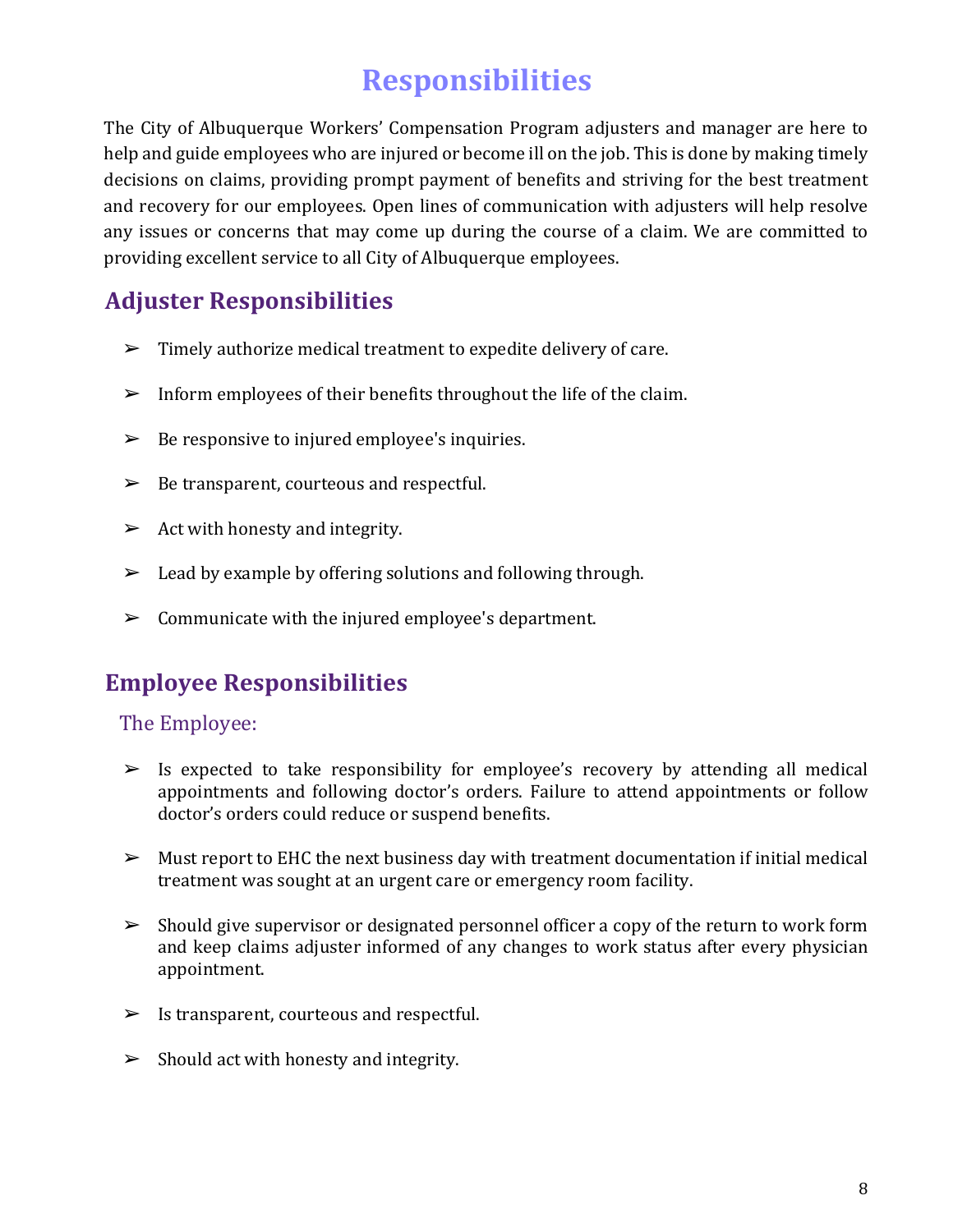## **Dispute Resolution**

<span id="page-10-0"></span>Sometimes disagreements arise in workers' compensation claims. The WCA has its own administrative court to resolve such cases. The court is staffed with professional mediators, administrative law judges, and an official court clerk, who keeps records and processes legal documents.

#### **WCA Ombudsman Program**

The WCA's Ombudsman Program provides a neutral source of information for employees, employers, and other parties. Their services are free of charge. Ombudsmen explain how the workers' compensation system works. They also help resolve disputes. Ombudsmen can be reached by phone, but requests can be made to meet with one in person. Ombudsmen are available at all WCA offices, contact one at the nearest office. Some ombudsmen are bilingual in English and Spanish, anyone who needs help in Spanish will be connected to a Spanish-speaking ombudsman. Ombudsmen will explain rights, responsibilities and options. They may contact the other party and attempt to resolve the problem. Ombudsmen are not advocates for any party, and cannot give legal advice. Ombudsmen cannot help any party represented by an attorney, nor can they help with any claim that is in the formal adjudication phase.



"Mom, Dad, this is Kevin, our new ombudsman."